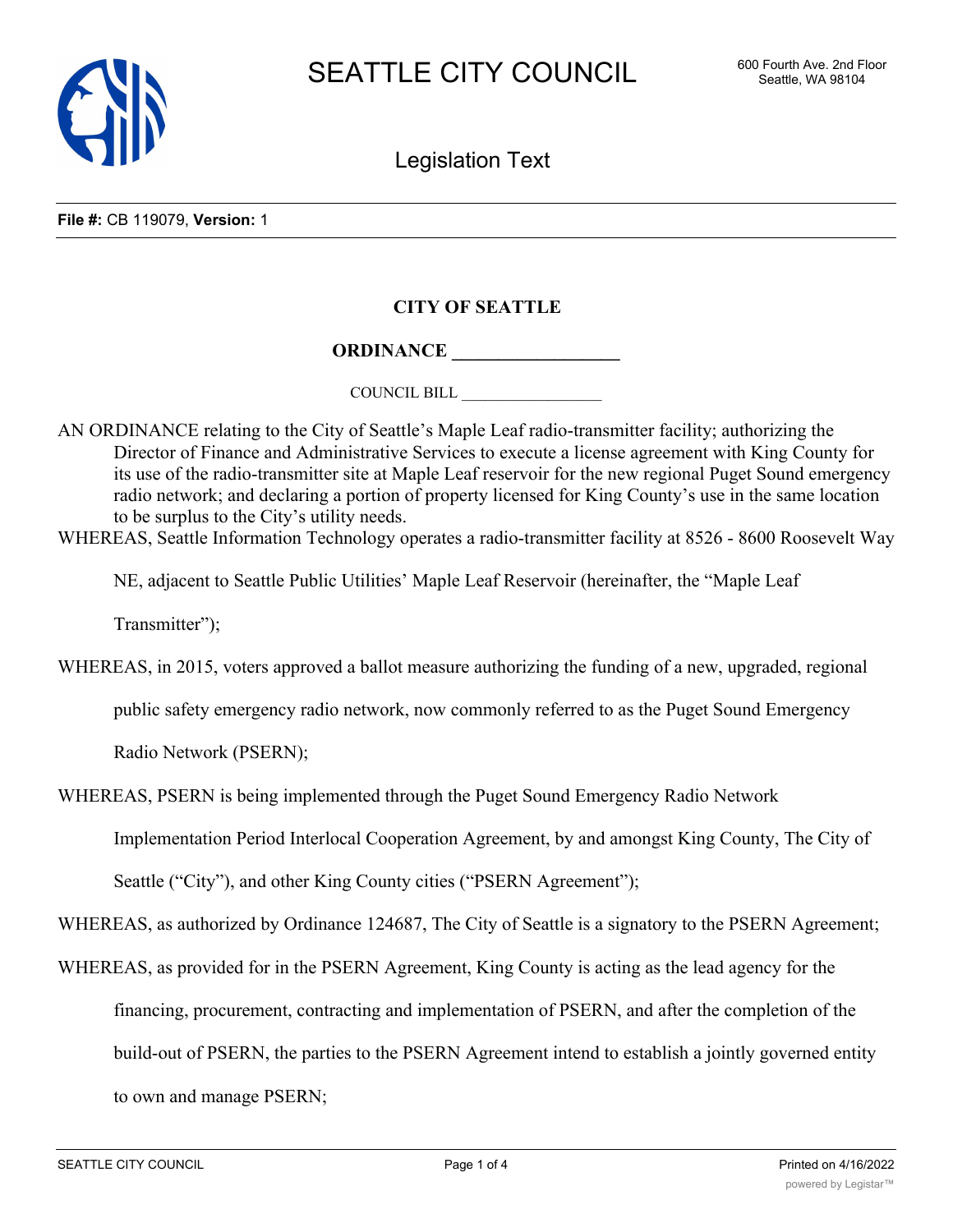- WHEREAS, under the PSERN Agreement, the City agreed to make available for PSERN use City-owned sites, including the Maple Leaf Transmitter site, deemed by the County's contractor to be both necessary and suitable for the installation and operation of PSERN equipment;
- WHEREAS, PSERN's contractor, Motorola Solutions, Inc., has identified the Maple Leaf Transmitter as both a necessary and suitable location for the installation and operation of PSERN equipment;
- WHEREAS, pursuant to Seattle Municipal Code subsection 3.39.010.C.4, the Department of Finance and Administrative Services (FAS), acting on behalf of the Seattle Information Technology Department, negotiated with King County a license agreement that will govern PSERN's use of the Maple Leaf Transmitter facilities and adjacent property ("License Agreement");
- WHEREAS, a portion of the Maple Leaf Transmitter facility is located on real property under the jurisdiction of Seattle Public Utilities (SPU); and
- WHEREAS, FAS has obtained SPU's approval to license the portion of the real property that is under SPU's jurisdiction to King County on the terms and conditions of the License Agreement; and
- WHEREAS, City Council authorization of the Agreement is required because the nature and duration of the License Agreement exceeds FAS's authority; NOW, THEREFORE,

## **BE IT ORDAINED BY THE CITY OF SEATTLE AS FOLLOWS:**

Section 1. The Director of Finance and Administrative Services ("Director") is authorized to execute, for and on behalf of The City of Seattle, a license agreement with King County ("County") substantially in the form of the Facility License Agreement attached to this ordinance as Attachment 1 ("Agreement"), which provides for the County's use of the City-owned real property and improvements located at the Maple Leaf Reservoir for the new regional Puget Sound Emergency Radio Network (PSERN).

Section 2. A portion of the Maple Leaf Reservoir property licensed for the County's use under the Agreement is located on real property under the jurisdiction of Seattle Public Utilities. After a public hearing, and as provided under RCW 35.94.040, that portion of utility property licensed for the County's use under the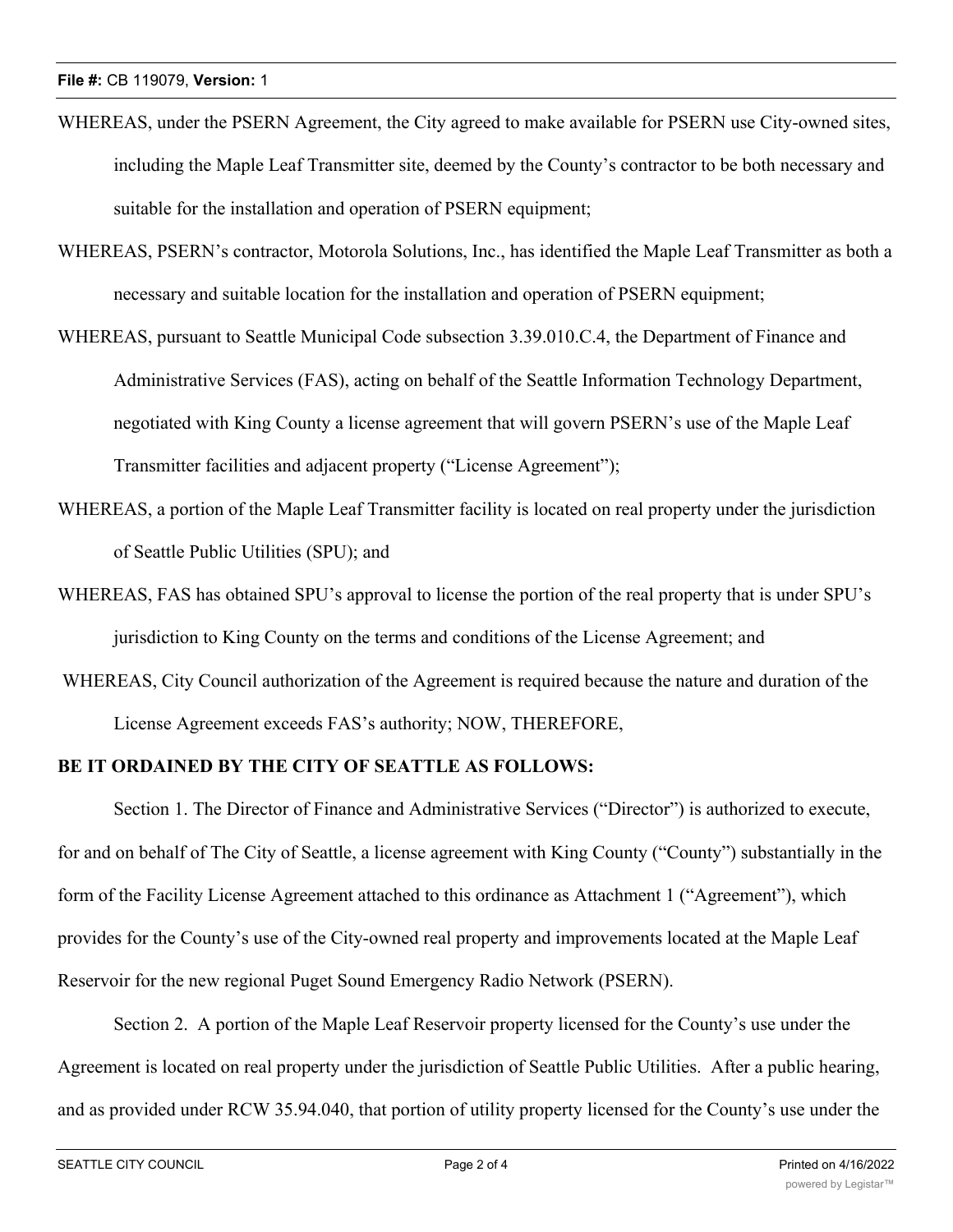Agreement is no longer required for providing public utility service and is declared surplus to the City's needs.

Section 3. The Director is further authorized to make minor additions, modifications, and amendments to the Agreement as necessary or advisable to finalize the Agreement with the County, provided that the Director shall first obtain approval from Seattle Public Utilities (SPU) regarding any changes which impact the portion of the property under the jurisdiction of SPU, and provided further that the license fee is not reduced and the City's liabilities are not increased.

Section 4. This ordinance shall take effect and be in force 30 days after its approval by the Mayor, but if not approved and returned by the Mayor within ten days after presentation, it shall take effect as provided by Seattle Municipal Code Section 1.04.020.

| Passed by the City Council the                           | day of |        | , 2017, and signed by |
|----------------------------------------------------------|--------|--------|-----------------------|
| me in open session in authentication of its passage this |        | day of | 2017.                 |

President of the City Council

\_\_\_\_\_\_\_\_\_\_\_\_\_\_\_\_\_\_\_\_\_\_\_\_\_\_\_\_\_\_\_\_\_\_\_\_

Approved by me this day of 3017.